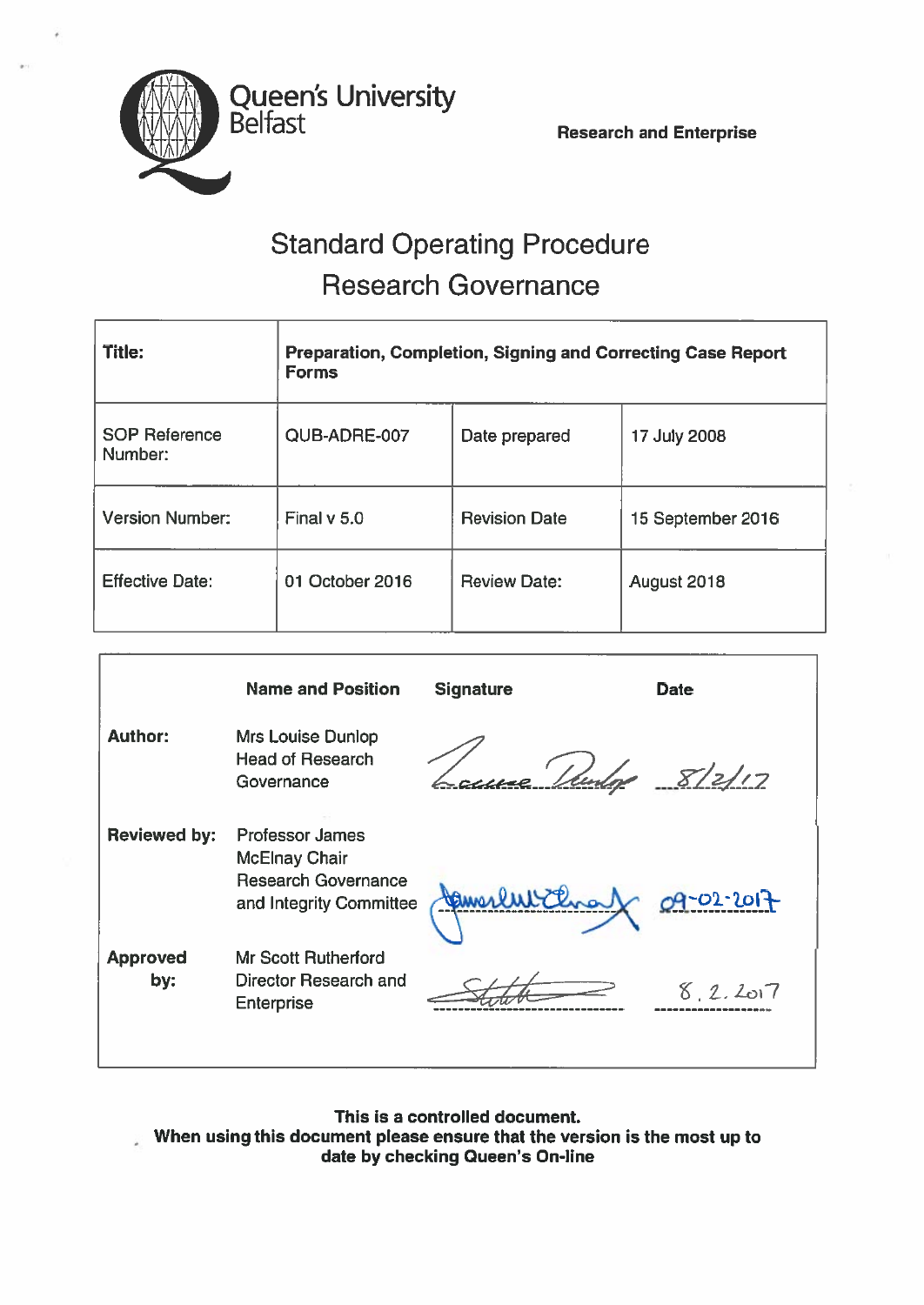# Do Not Copy

 $\hat{\mathbf{r}}$ 

 $\overline{\mathbf{x}}$ 

# Revision Log

| Previous<br>Version<br>number | Date of Review/Modification | Reason for<br>Review/Modification                                       | <b>New Version Number</b> |
|-------------------------------|-----------------------------|-------------------------------------------------------------------------|---------------------------|
| Final $v$ 1.0                 | 10/11/09                    | <b>Annual Review</b>                                                    | Final $v$ 1.0             |
| Final $v$ 1.0                 | 10/11/10                    | Annual Review/<br><b>Update following</b><br><b>MHRA GCP Inspection</b> | Final v 2.0               |
| Final $v$ 2.0                 | 20/08/2012                  | <b>Periodic Review</b>                                                  | Final v 3.0               |
| Final $v$ 3.0                 | 21/10/2014                  | <b>Periodic Review</b>                                                  | Final $v$ 4.0             |
| Final $v$ 4.0                 | 15/09/2016                  | <b>Periodic Review</b>                                                  | Final $v$ 5.0             |

 $\sim$ 

荵

 $\frac{1}{\sqrt{2}}$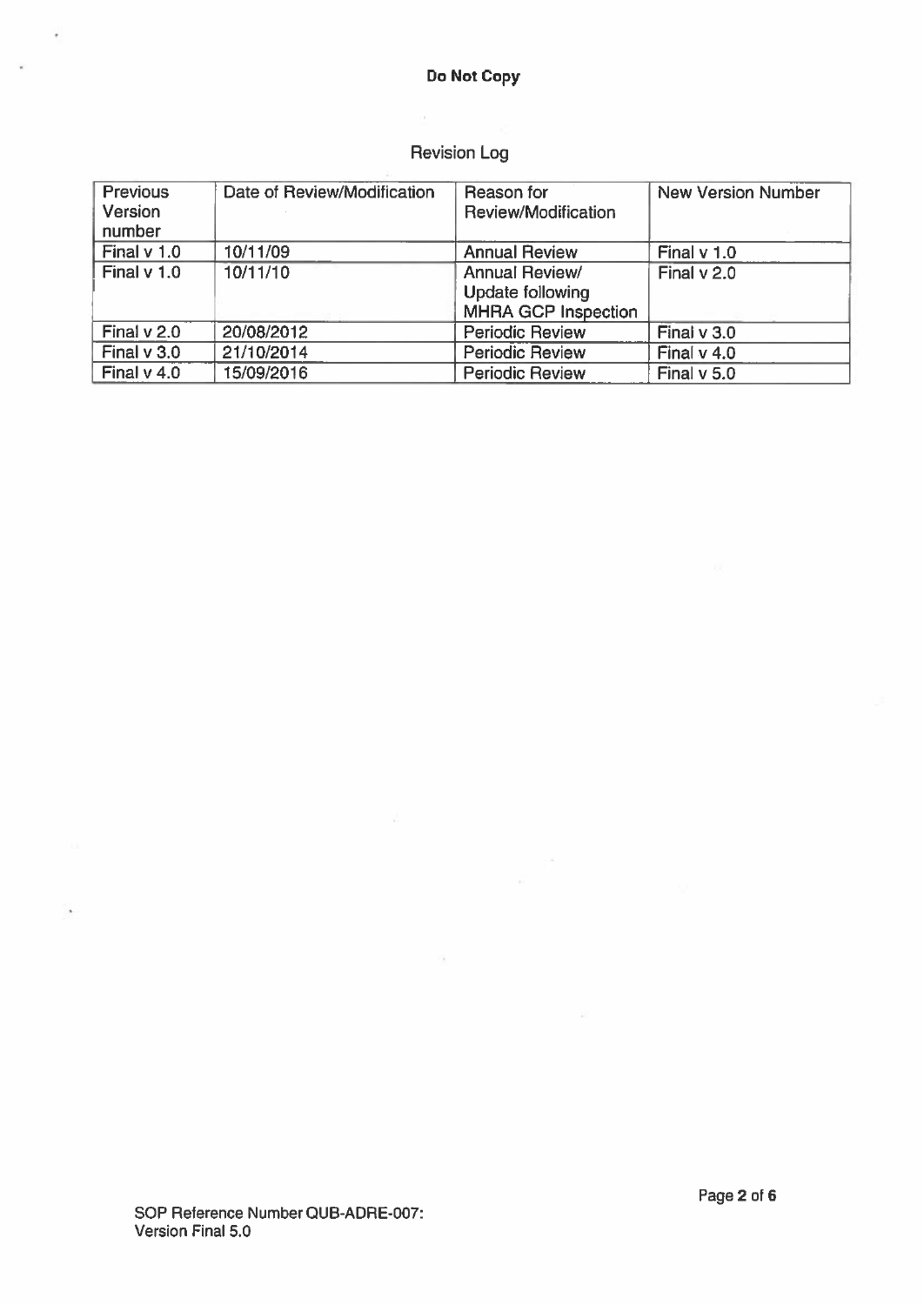#### 1. Purpose

This Standard Operating Procedure (SOP) is to describe the procedure for completing, signing and correcting Case Report Forms (CRFs).

This SOP has been prepared with Investigational Medical Product (IMP) studies in mind, but it should be used for other studies, as appropriate.

#### 2. Introduction

ICH Good Clinical Practice Guidelines define <sup>a</sup> Case Report Form (CRF) as "A printed, optical or electronic document designed to record all of the protocol required information to be reported to the sponsor on each trial subject"

CRFs are the official documentation of the trial for the Sponsor, Regulatory Authorities (such as the Medicines and Healthcare products Regulatory Agency (MHRA) and in the case of multi-centre trials, the investigator sites. In the event of an audit or inspection, CRFs, in conjunction with source documents (e.g. health records) will be subject to examination.

The data collected on the CRF will form the basis of the trial report, any publications and, in the event of an Investigational Medicinal Product (IMP) study, contribute to the data required for regulatory approval of <sup>a</sup> new drug license or indication of same. Therefore, it is necessary to ensure that CRFs are legible, accurate, complete, authentic and prepared in <sup>a</sup> timely fashion.

A well-designed CRF acts as <sup>a</sup> reminder to investigators and ensures that the protocol is being followed.

#### 3. Scope

This SOP applies to all studies where the University is acting in the capacity of Sponsor, or Co-Sponsor. It applies to all members of University staff; both academic and suppor<sup>t</sup> staff as defined by Statute 1, including honorary staff and students. The University does not sole sponsor CTIMPs and therefore, the Lead Sponsor's requirements and approval of CRFs should always be met.

#### 4. Responsibilities

The Chief Investigator (Cl) is ultimately responsible for ensuring that data entered into the CRF is correct and complete.

Responsibility can be delegated in accordance with the SOP on Delegated Responsibility QUB-ADRE-005 to other investigators involved in the research for the set up, completion and recording of CRFs.

#### 5. Procedure

#### 5.1 Preparation - General

Each page of the CRF should have the following information as <sup>a</sup> header:

- Name of study or study number;
- Patient Code Number
- Patient Initials;
- Date in the format of dd/mm/yyyy to capture the clinical visit/information.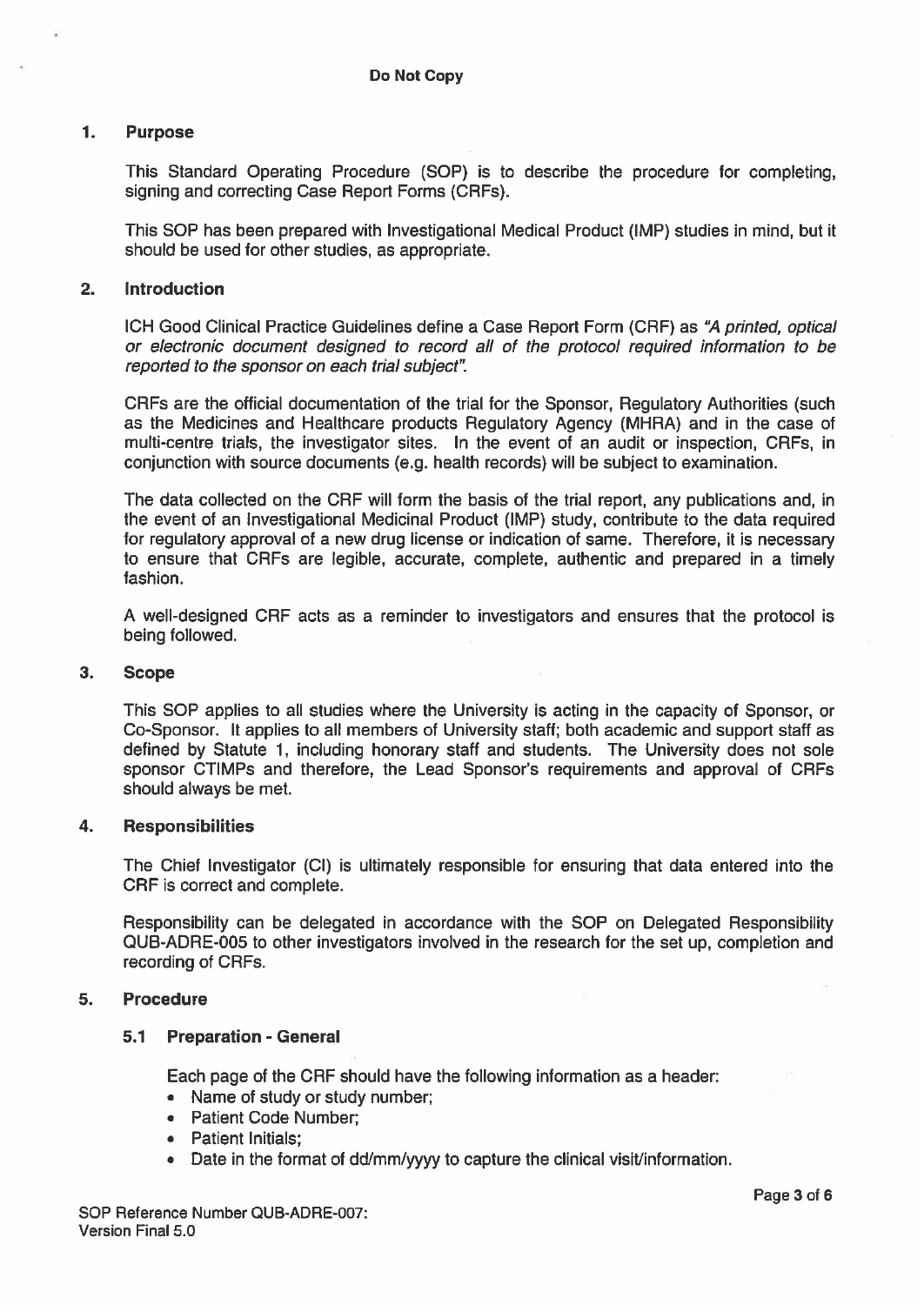Each page of the CRF should have the following information as <sup>a</sup> footer:

- Signature of the delegated individual completing the page;
- Signature of the Cl with responsibility of signing off the entry;
- If the CRF extends over <sup>a</sup> number of pages indicate on each the number of the page in conjunction with the length of the document i.e. page 1 of 3, page 2 of 3, page 3 of 3.

There should be <sup>a</sup> logical layout to the CRF that is consistent with the protocol and follows the schedule of clinic visits.

The Cl should collaborate with the statistician when developing the CRF and ensure that all those involved in the research study have <sup>a</sup> clear understanding of the contents of the CRF, before it is signed off.

The number of pages in the CRF will be dependent upon the nature of the study. Pages which include laboratory results should have the units of measurement pre-printed alongside each entry.

To facilitate data collection and subsequent analysis:

- Provide choices for each question;
- Collect raw data rather than calculated data;
- Ensure that <sup>a</sup> standard approach is taken to answering the questions i.e. answers are to be circled, underlined, deleted or <sup>a</sup> box ticked. The ticking of <sup>a</sup> box provides for less confusion.

#### 5.2 Preparation - Specific

The following examples are not meant to be an exhaustive list but are to provide some guidance as to what should be contained in <sup>a</sup> CRF. The common contents are:

- • Demographic information:
	- (i) Gender;
	- (ii) Date of Birth;
	- (iii) Date of Visit.
- •Inclusion / Exclusion Criteria giving tick boxes to demonstrate compliance with each criterion.
- • Screening pages:
	- (i) Medical examination;
	- (ii) Vital signs;
	- (iii) Laboratory results;
	- (iv) Other tests required to demonstrate compliance with the inclusion criteria;
	- (v) Concomitant medication.
- • Visit pages:
	- (i) Vital signs to be measured at each visit;
	- (ii) Record of any procedure to be carried out;
	- (iii) Laboratory results;
	- (iv) Adverse event from for each visit;
	- (v) Any changes to concomitant medication.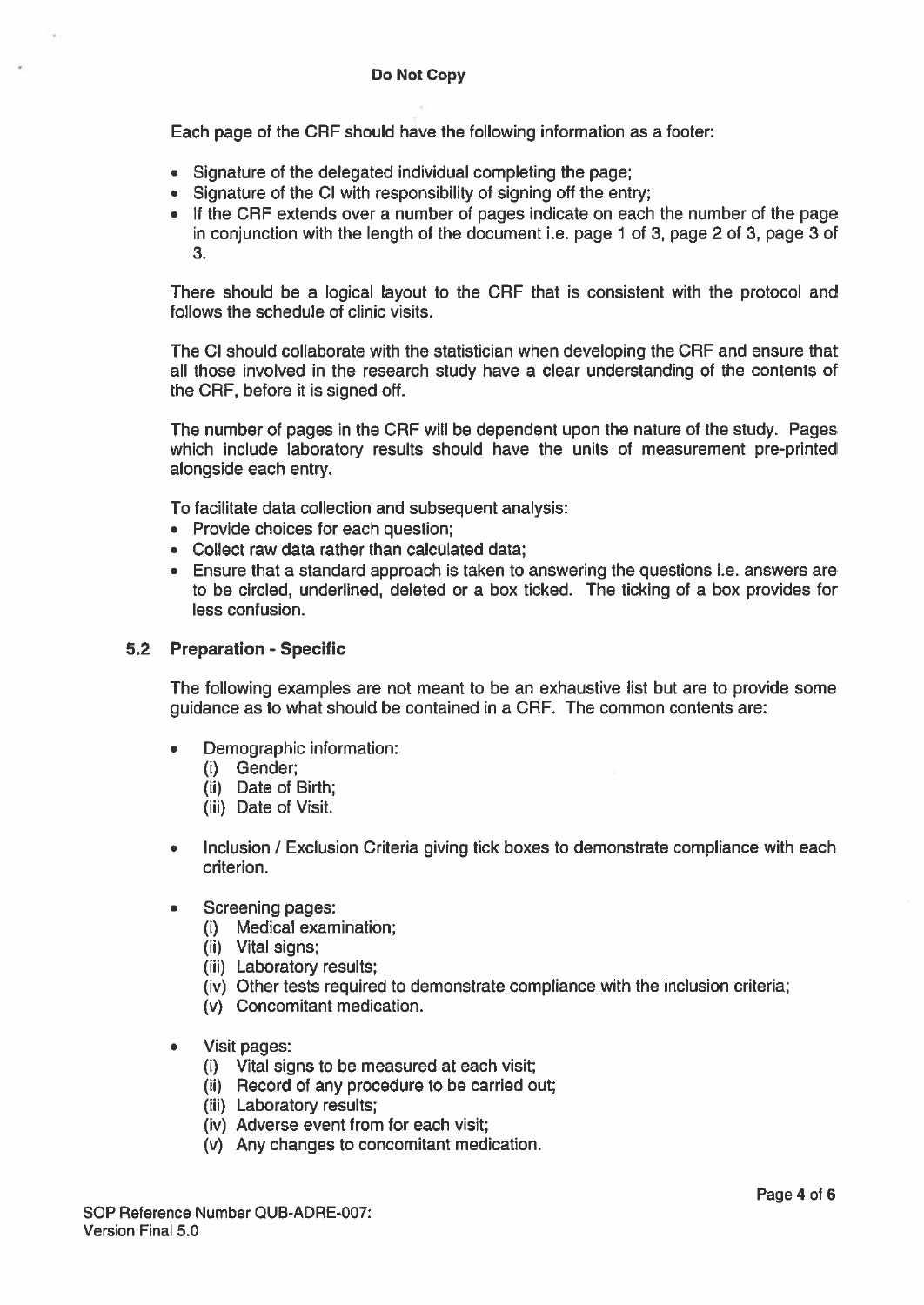- •Early termination / withdrawal of participation page that includes:
	- $(i)$  The date of termination / withdrawal;
	- (ii) A checklist giving information on the reason(s) for early termination / withdrawal.
- An end of study page that includes the date of study completion (dd/mm/yyyy).

# 5.3 Completion of CRFs

All CRFs are to be completed in accordance with GCP guidelines and as soon as possible after each clinical trial visit.

Entries should be:

- •In English;
- $\bullet$ Legible;
- •In permanen<sup>t</sup> ink, preferably black ballpoint pen;
- Verifiable.
- • The confidentiality of the research participant must be maintained at all times. The research participant must only be identified in the CRF using <sup>a</sup> trial number or code. Only where the protocol specifies that CRFs are source documents and that the patient name can be collected, should names appear. In addition, informed consent must be obtained to retain patient identifiable information on University premises as outlined in QUB-ADRE-004.
- • Data should be complete with no fields left blank. If data are unavailable it is necessary to write 'not applicable', 'missing', 'not known' or 'test not done' on the CRF.
- Likewise, do not create additional fields. Only provide the information that is asked for.
- • All CRF data derived from source documents must be accurately transcribed, in particular, when copying out results, such as laboratory results. Any discrepancies with source data should be explained and the significance noted in the CRF and the source document.
- • Unless otherwise agreed, laboratory values should be entered without conversion from printed reports. If conversions are required, in the case of multicentre studies where units of measurements may differ, space should be made in the CRF for the original figure, the conversion factor and the converted result. This facilitates the checking of calculations by trial monitors and regulatory authorities.

# 5.3.1 Correcting

Corrections should be made by crossing through the incorrect entry with <sup>a</sup> single line so that the original entry is still readable. Do not use correction fluid, completely obliterate the entries or overwrite an entry. The correct data should then be entered, the correction dated and initialled and if necessary an explanation given of the correction.

# 5.3.2 Signing

When all entries and corrections are deemed to be complete, the CRF must be signed by the Cl (or designee) to assert that they believe it to be complete and correct.

Before any monitoring visit, the relevant members of the research team should ensure that all CRFs are as up to date as possible.